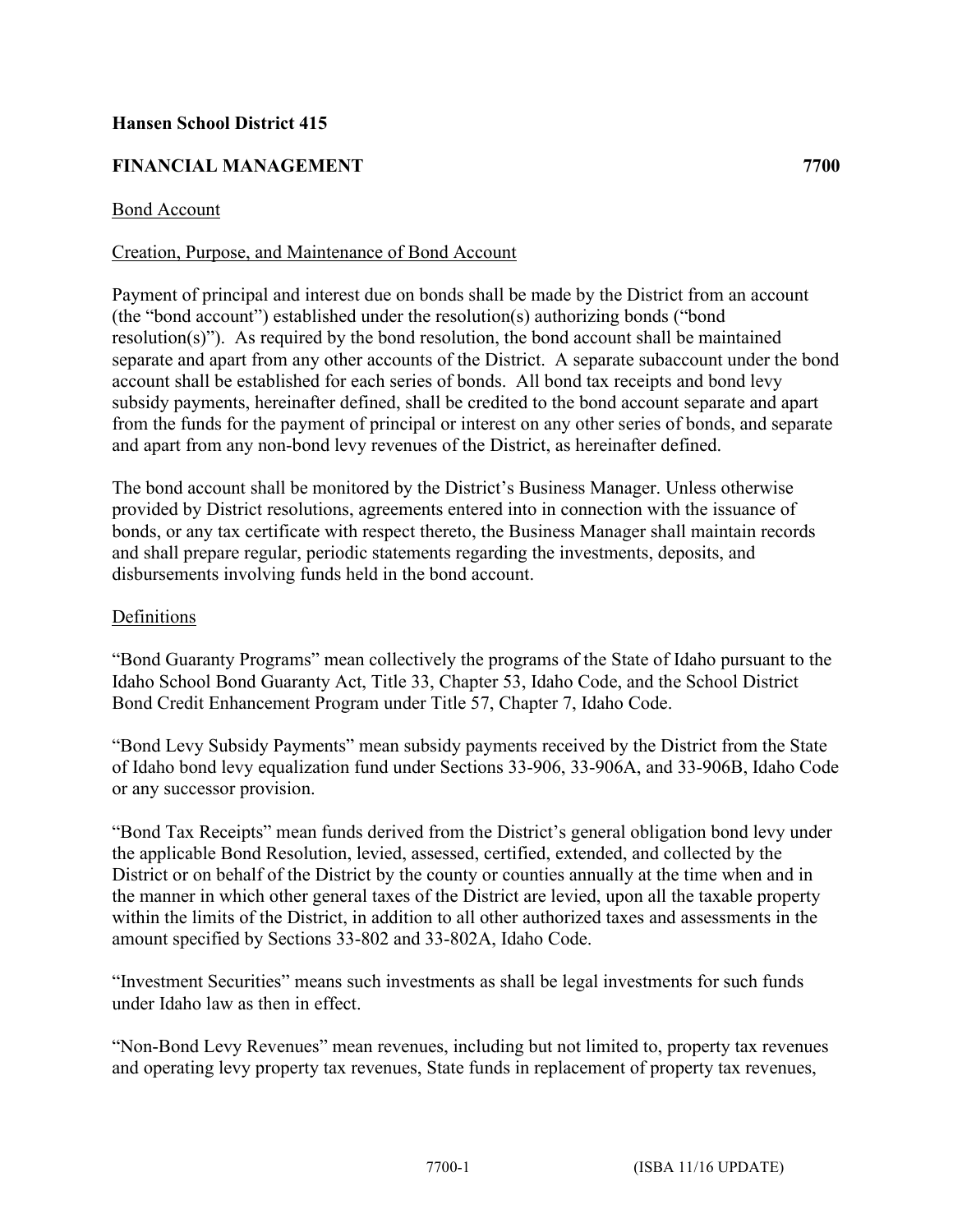sales tax revenue sharing funds, or other funds collected on the District's behalf by the Counties and then disbursed to the District.

## Deposit of Funds into Bond Account; Payment of Bonds

There shall be deposited into the applicable subaccount under the bond account no later than five days of receipt:

- 1. Bond tax receipts;
- 2. Bond levy subsidy payments; and
- 3. Such other funds as the District shall designate as irrevocably available to pay principal and interest on the applicable bonds.

These deposits shall be in amounts sufficient to meet the payments of principal and interest on bonds as the same mature, as provided in the applicable bond resolution. Non-bond levy revenues shall not be deposited into the bond account.

The District shall pay debt service on bonds from funds held in the bond account pursuant to the provisions of the applicable bond resolution, but nothing herein contained shall be construed to prevent the District from paying the interest on or the principal of bonds from any other funds in its hands and available for that purpose.

## Investment of Funds in Bond Account

Moneys held in the bond account and subaccounts thereunder shall be invested and reinvested by the District to the fullest extent practicable in investment securities which mature not later than such times as shall be necessary to provide moneys when needed for payment of debt service on bonds. All investment earnings shall be retained in the bond account.

For purposes of investment of funds in the bond account, the District may consider earnings on funds held in the bond account which are not expected to be used to pay principal and interest on bonds to be held for the purpose of paying principal and interest on other bonds issued or to be issued by the District or to be used for any lawful purpose of the District.

## State Guaranty Programs

In the event bonds are guaranteed by the Bond Guaranty Programs, and pursuant to the applicable bond resolution, the District shall transfer moneys from the bond account to the paying agent sufficient for the scheduled debt service payment on the bonds at least 15 days before each principal or interest payment date for the bonds, pursuant to the provisions of the applicable bond resolution.

## Use of Funds in Bond Account